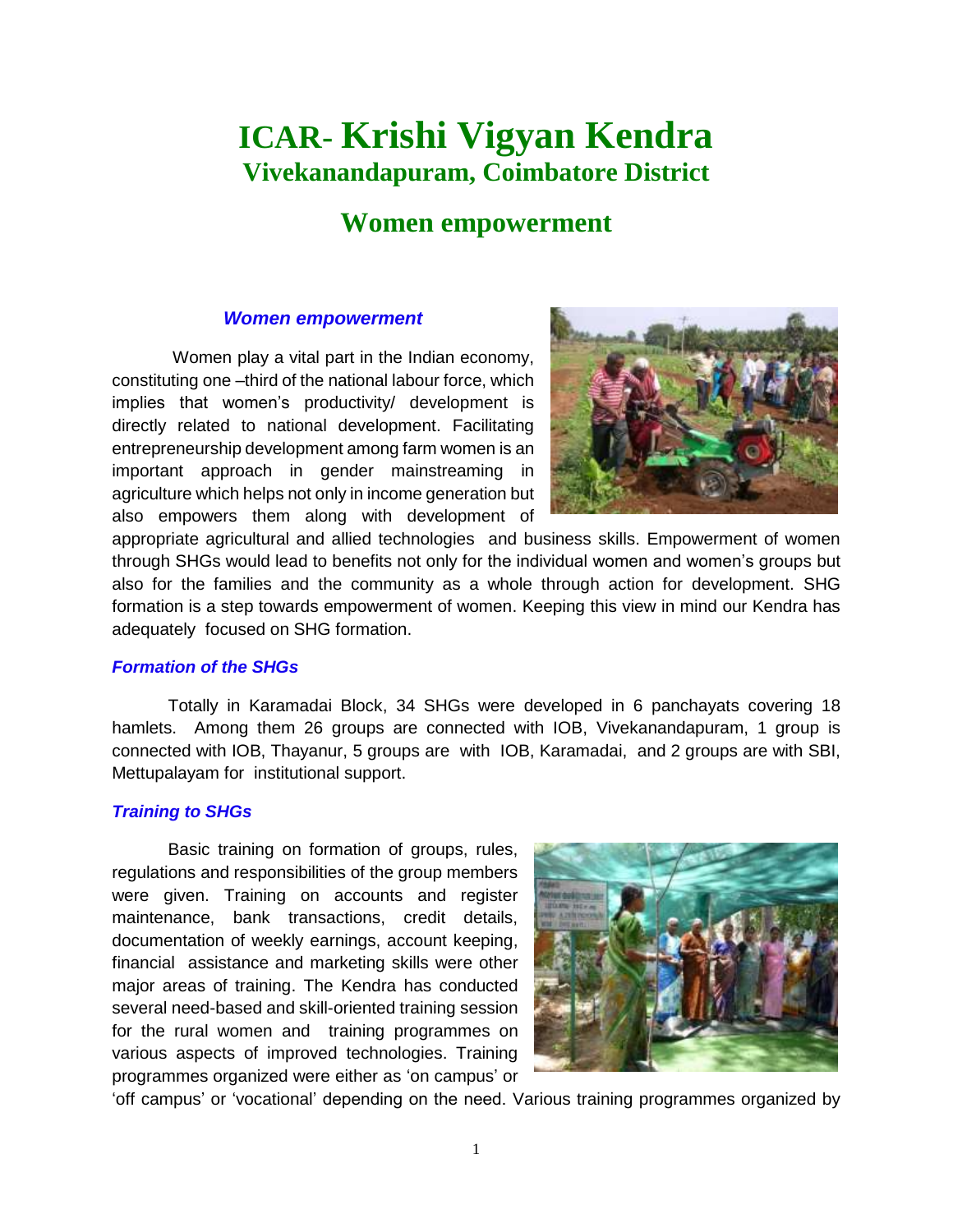the Kendra includes cattle rearing, goat and sheep rearing, coconut leaf knitting, catering, home care product preparation and arecanut plate making

| S.No.          | <b>Name of the activity</b>                  | No. of<br>groups | No. of<br>women<br>involved | <b>Average monthly</b><br>additional income per<br>farm woman |
|----------------|----------------------------------------------|------------------|-----------------------------|---------------------------------------------------------------|
| 1              | Cattle rearing                               | 10               | 70                          | Rs.1000-1500/month                                            |
| 2              | Running women's co-operative milk<br>society | 15               | 160                         | Rs.1500-2000/month                                            |
| 3              | Goat and sheep rearing                       | 7                | 34                          | Rs.800-1000/month                                             |
| 4              | Coconut leaf knitting                        | 1                | 12 <sup>2</sup>             | Rs.1000-1200/month                                            |
| 5              | Catering                                     | 2                | 14                          | Rs.1500-1750/month                                            |
| 6              | Tailoring, readymade garment unit            | 4                | 17                          | Rs.2000-2500/month                                            |
| $\overline{7}$ | Home care products                           | 2                | 5                           | Rs.1000-1200/month                                            |
| 8              | Areca plate making                           | 1                | 3                           | Rs.2500/month<br>2500/month                                   |

# **Impact of training programme on SHGs**

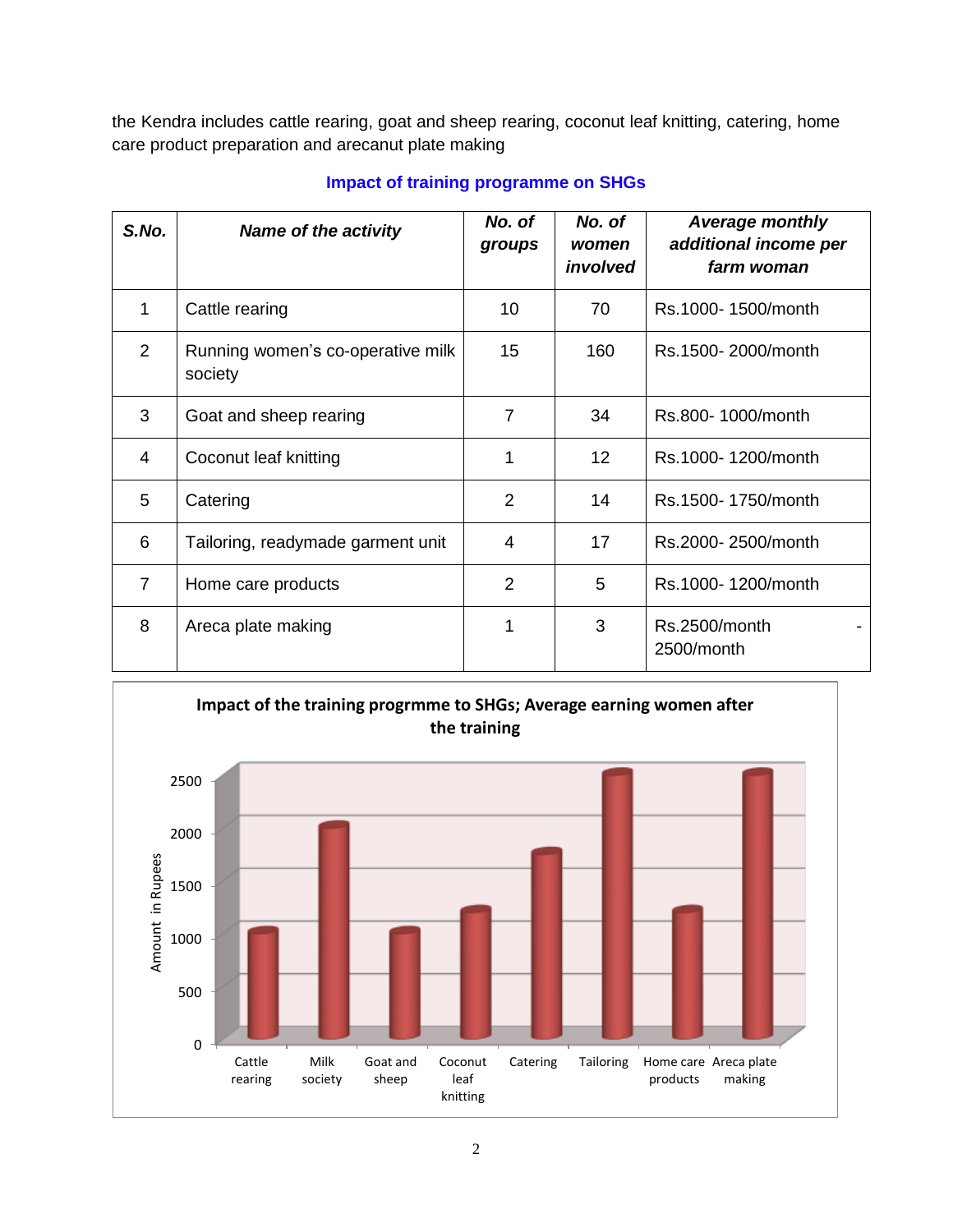After attending the skill training, 10 groups were involved in cattle rearing and this has helped increase in animal population significantly (10 to 20%) Apart from this 75% women are rearing cattle. The Kendra thus 3rganized one cattle rearing association at Thimmampalyam pudur village of Karamadai block and one goat rearing association in collaboration with ATMA was also formed at Kuthamandi village of Karamadai block. Totally 40 women benefited by this group approach; their total annual income has thus become Rs.1,20,000/-

 As the result of several training and extension activities carried out by our Krishi Vigyan Kendra during the years between 2003 and 2012, women groups have developed socially as well as economically. They act as role models for other members of the community and they have realized that group activities could bring prosperity in life. It is worth mentioning here that women groups were more organized beginning 2008 onwards.

# *Joint Liability Groups*

 Cattle rearing is one option to enhance livelihood security in rural areas of Coimbatore district. 60-70 percent of the animal husbandry activities are mainly done by women. The activities

include collection of fodder, cutting of fodder, collecting and processing dung, cleaning of the shed etc. Keeping this in mind our Kendra focused on animal rearing activities through Joint Liability Groups.

The Krishi Vigyan Kendra in association with Indian Overseas Bank formed various joint liability groups since 2006. JLG Groups have gained momentum since 2008 and among these groups 60 percent are women. JLGs are receiving funds from the Bank for the purpose of agriculture, animal rearing and



allied aspects and with technological support of the Kendra, ensuring sustainable income for their families.

| S.no | <b>Name of</b><br>the JLGS                                                             | <b>Number</b><br>οf<br>women<br>involved | <b>Skill</b><br>transferred             | <i><b>Impact</b></i>                                                                                                                                                                                                                                                                                                                              |
|------|----------------------------------------------------------------------------------------|------------------------------------------|-----------------------------------------|---------------------------------------------------------------------------------------------------------------------------------------------------------------------------------------------------------------------------------------------------------------------------------------------------------------------------------------------------|
|      | Pasumai,<br>Thendral,<br>Karamadai,<br>Kamadhenu<br>Komatha,<br>and<br><b>Nandhini</b> | 58                                       | Scientific<br>milch animal<br>managemen | Everyday milk output was increased by<br>upto one to two litres per animal. Feeding<br>cost was reduced due to adoption of azolla<br>cultivation and other fodder cultivation. The<br>income increased at the rate of Rs2000 per<br>month besides reduced feed cost. The cattle<br>population also increased from one to three<br>per farm woman. |

# *Impact of Joint Liability Groups*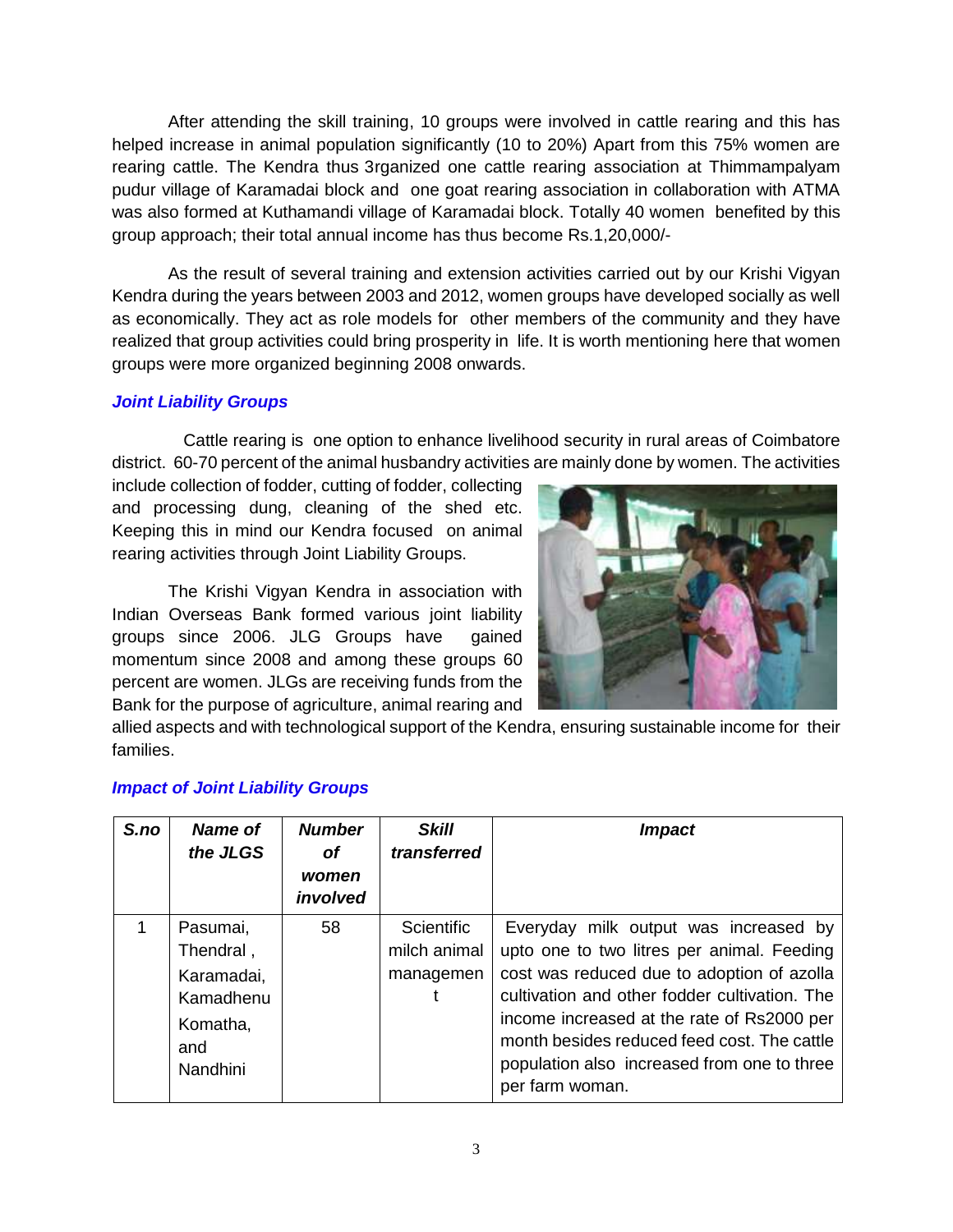| $\mathcal{P}$ | Thendral,<br>Karamadai | 12 | Crop<br>production<br>technology      | After getting bank assistance they are<br>actively involved In Agri and horticulture<br>crops cultivation and they achieved higher<br>yield and the cultivation area has<br>also<br>increased.                                                                        |
|---------------|------------------------|----|---------------------------------------|-----------------------------------------------------------------------------------------------------------------------------------------------------------------------------------------------------------------------------------------------------------------------|
| 3             | Karamadai              | 1  | <b>Backyard</b><br>poultry<br>rearing | Through our FLD programme, Namakkal 1<br>demonstrated<br>.After<br>the<br>breed<br>was<br>demonstration, the member has developed<br>one poultry unit at Therampalayam village of<br>Karamadai block. From the backyard poultry<br>she is earning Rs.3500/ per month. |
| 4             | Vellamadai             |    | <b>IFS</b>                            | She has carried out development activities in<br>her farm such as drilling of bore well, and<br>adapting farm mechanization techniques.<br>She has also developed goatery unit. From<br>her farm she is thus earning Rs.5000/per<br>month as an additional income.    |

# *Social and economic development through Joint Liability Groups*

 From the proper utilization of bank assistance and the Kendra's technical guidance the Joint Liability Group's beneficiaries have earned sizeable income through agriculture and allied activities and they have utilized the income for their children's education and are maintaining a healthy and wealthy family living .They act as role models in their villages.

### **Role of women in Secondary agriculture**

### *Involvement of women in post-harvest operation*

The participation of women in post-harvest operations is much more than men in the

operational area of the Kendra. Harvesting, cleaning, grading, etc., is primarily performed by women. Participation of women in transportation of farm produce from field is appreciable. Majority of drying, cleaning and grading at farm level and at trader level is done by women and their participation is more than 80 percent. The main objective of our programmes in support of secondary agriculture is to develop entrepreneurship and skill development for selfemployment in food processing and associated



activities. Our Kendra has organized skill training on value added products from fruits and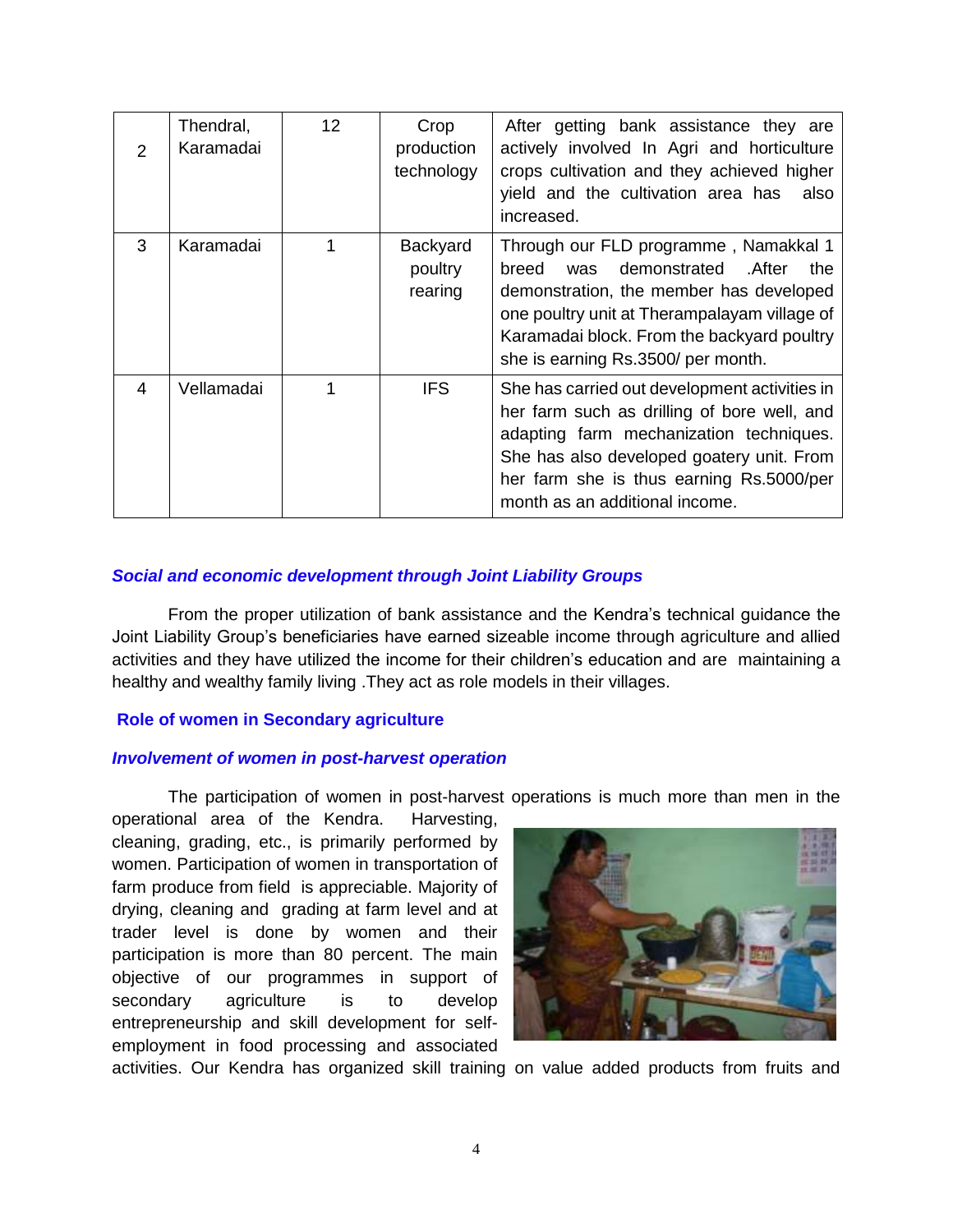vegetables, value added products from milk, curry leaf powder preparation and value added products from millets.

| S.No.          | <b>Name of the activity</b>                       | No. of<br>groups | No. of<br>women<br>involved | <b>Average additional</b><br><b>Monthly income/</b><br>women (Rs) |
|----------------|---------------------------------------------------|------------------|-----------------------------|-------------------------------------------------------------------|
| 1              | Preserved products such as jam,<br>juice, pickles | 2                | 7                           | $900 - 1000$                                                      |
| $\overline{2}$ | Nutritious mix preparation                        | 2                | 6                           | $750 - 1000$                                                      |
| 3              | Curry leaf powder preparation                     | 2                | 5                           | $600 - 800$                                                       |
| 4              | Millet based product preparation                  | 2                | 3                           | $750 - 1000$                                                      |

# *Impact of the training programme in secondary agriculture*

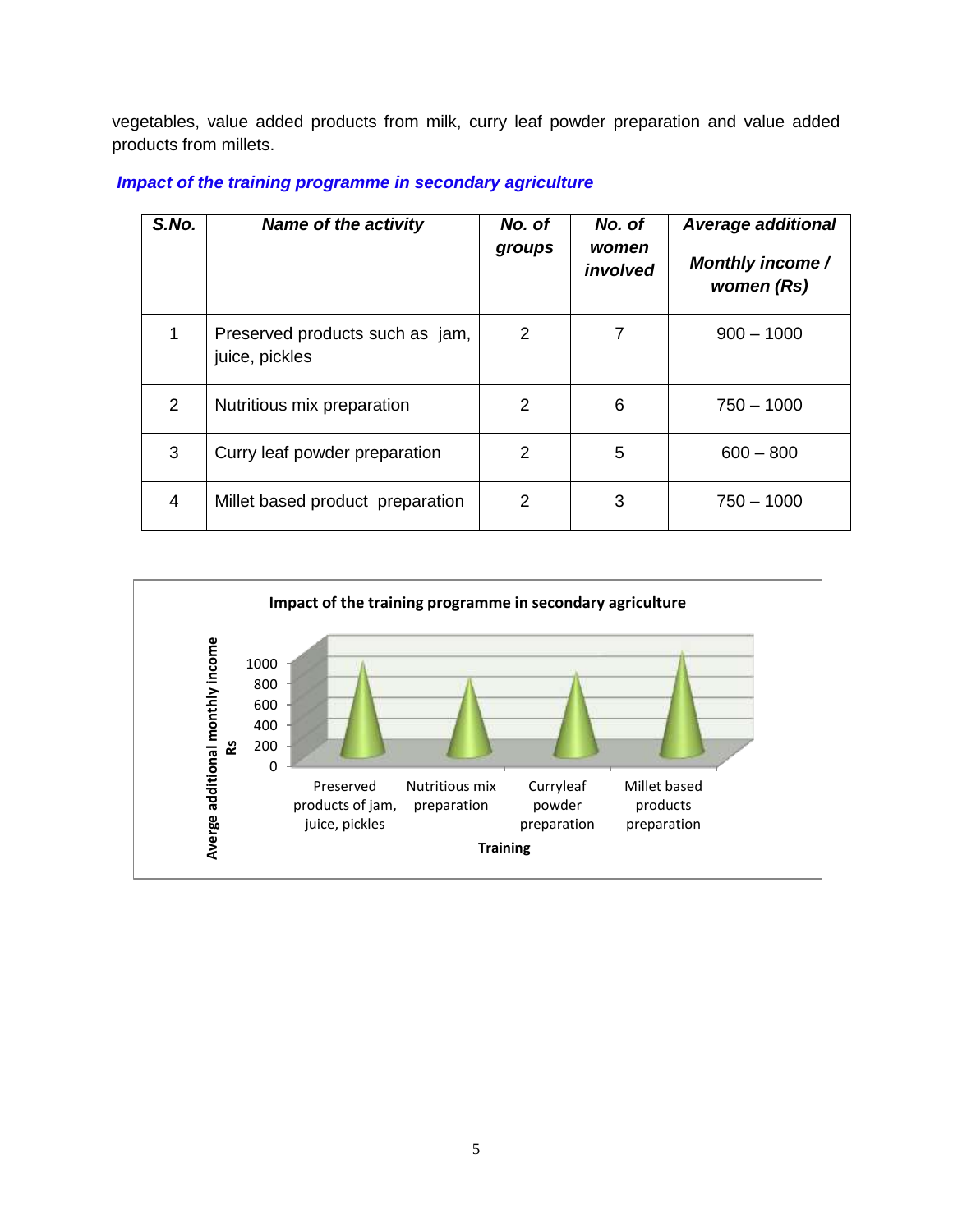After attending the food processing training, seven women from 2 groups are involved in jam, juice and pickle preparation and they are earning Rs.1000/per month as an additional income per head. Our Kendra has conducted eight method demonstrations on nutritious mix preparation in and around of Karamadai block. After the training 9 women from four different groups were actively involved in Nutritious mix preparation and gaining an additional income of Rs.750- Rs.1000/month and the inclusion of millet in daily diet habit has also developed in families. Curry leaf is a major crop in



Karamadai block .Keeping this in view our Kendra has concentrated on value addition in curry leaf. After attending the training 5 women are involved in instant mix preparation and they are getting an income of Rs.600- 800/month. Significantly the inclusion of curry leaf powder in daily food preparation has increased.

### *Family health and nutrition*

Our Kendra has organized 'on' and 'off' campus training on family health and nutrition such

as preparation of low cost supplementary mix, incorporation of green gram, adulteration, safe drinking water, correct cooking methods, low cost diet plan and incorporation of soya in product preparation. After attending the training, 50% of the participants have incorporated sprouted green gram in daily diets. The adoption level was 99% and significantly the B complex and iron deficiency was also thus reduced. Another intervention is that method demonstration of appropriate cooking methods was organized at Karamadai block. After



attending the demonstration the adoption level increased by upto 70% and the nutrients, time and fuel, energy saving and knowledge were also improved.

### *Kendra's intervention in family health and nutrition*

| S.no | <b>Practices</b>                                   | <b>KVK</b> Intervention                                                                                               | <b>Adaption</b> | <b>Results / Impact</b>   |
|------|----------------------------------------------------|-----------------------------------------------------------------------------------------------------------------------|-----------------|---------------------------|
|      | Preparation of<br>low cost<br>supplementary<br>mix | Training and method<br>demonstration on preparation<br>of low cost supplementary mix<br>with local cereals pulses and | 32%             | Health status<br>improved |